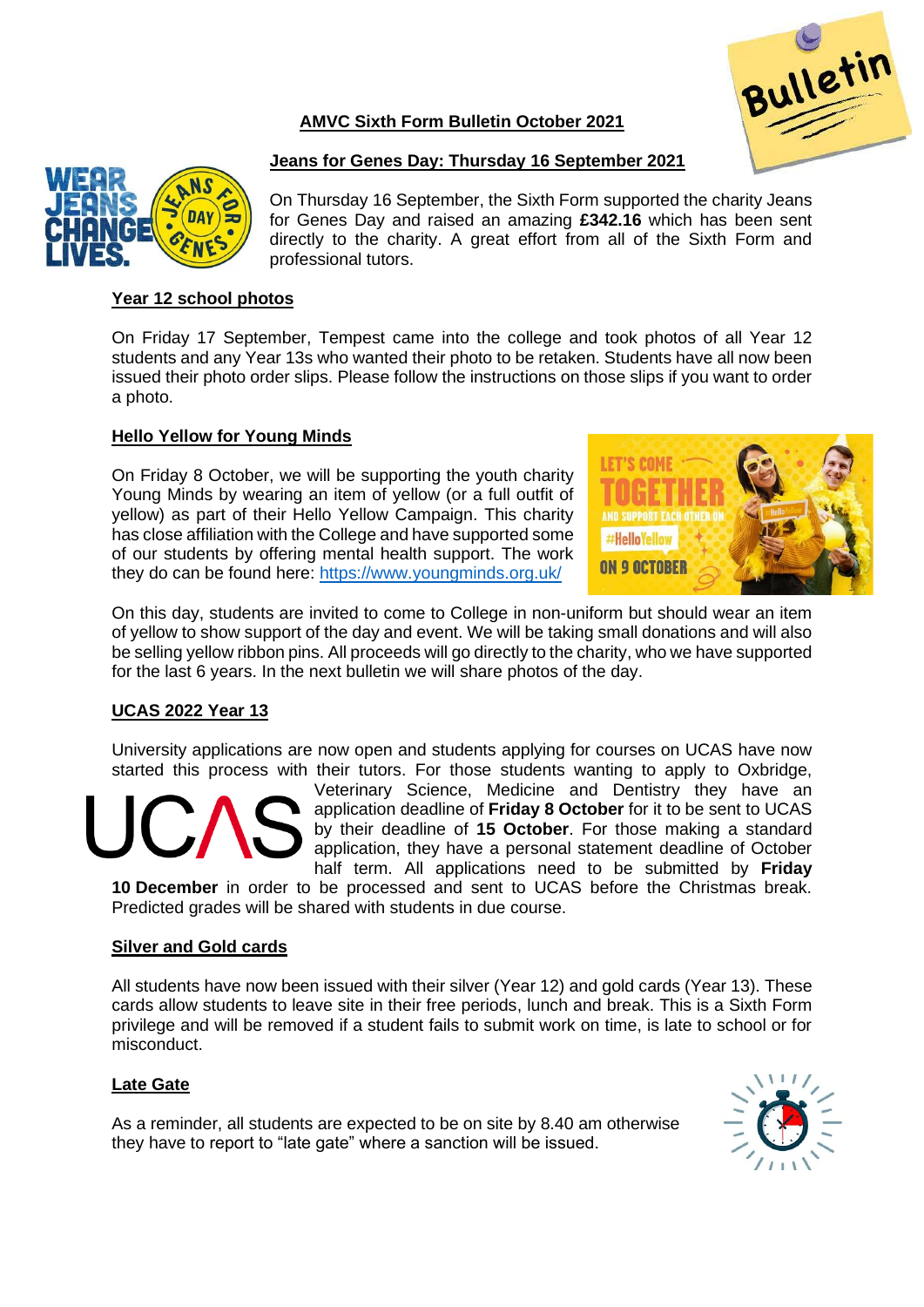#### **Car Parking Permits**



Many of our Sixth Form students choose to drive and are lucky enough to have their own cars. If they choose to park on site, they need to see Mrs Jones or Mrs Barnsley to get a car parking permit. Students park on site at their own risk and we carefully monitor the safe driving and parking in and around site. Parking on site is a privilege which we will remove if any driving or parking is viewed as irresponsible.

#### **Dress Code**

Students have all been reminded about the Sixth Form dress code. As we have started the new term, a few areas have been addressed with students. These include a reminder that:

- Skirts should be of an appropriate length (just above the knee)
- Blouses should be of a suitable material, not transparent and not in the form of a belly top
- No trainers, jeans or hoodies
- Hair colour should be of a natural shade
- Piercings should be discreet

Any student who has not adhered to the dress code will in the first instance, be spoken to by their Professional Tutor and then by a member of the pastoral team if the issue persists. You will be contacted as parents if dress code continues to be an issue and the student may be sent home to change.

### **Year 12 Targets**



Targets have now been issued to departments and students and will be shared with parents via school comms next week. Any questions please use the contact details below to raise your query. The targets are a benchmark for students to aim for, we have worked closely with students to explain this process and reiterated to them the message that their own personal target setting is key alongside these. We do not want to worry or create anxiety for students, but we also want to ignite their passions and aspirations. We hope that this process is a supportive one for them and you.

#### **Kooth Support**

We have attached separately to this bulletin some support by the team Kooth who provide outstanding support for youth mental health. They are offering some parent training sessions which you may find useful.



#### **Black History Month**

October marks Black History Month and across the Sixth Form and the College, we will be using curriculum time, the @amvcsixthform Instagram page and assemblies to celebrate the



work and accomplishments of black people in the UK. As a parent you can find out more about Black History Month at this webpage: <https://www.blackhistorymonth.org.uk/>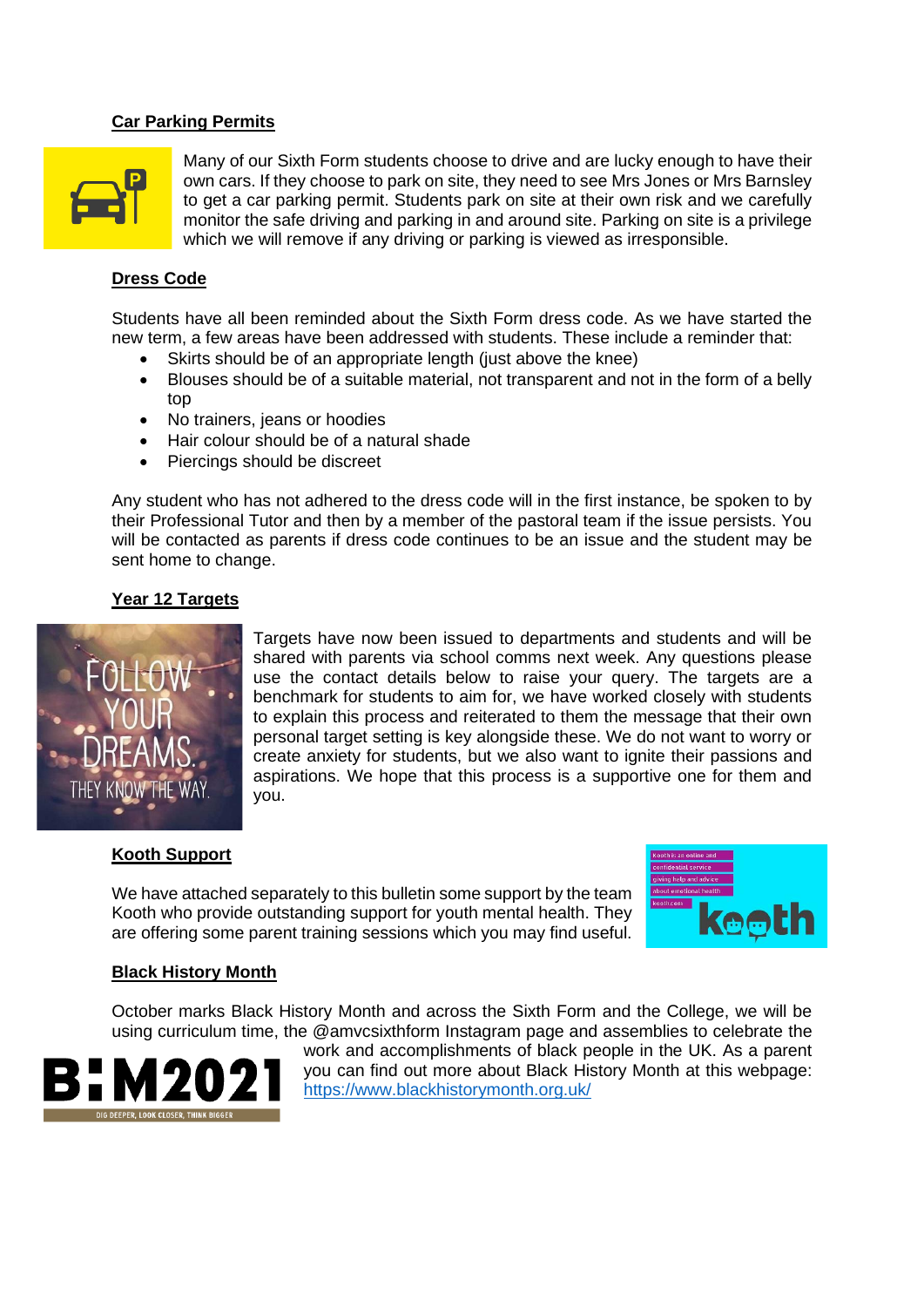## **Driving Event 18 and 19 October 2021**

Over the course of the 2 days Year 13 students, along with their tutors, will take part in two different workshops. Under the Environment and Transport Team at Peterborough City Council, we will welcome in Cambridgeshire Police and Fire Departments. One



workshop is led by the police whereby students are taught about many factors of driving safely (including legal information) and get to see a real crash car, analysing what happened in the road traffic collision. The second is led by the fire service, who will be teaching students about what to do if they are ever the first to arrive at the scene of a collision. The aim of these sessions is to ensure that students are provided with vital information about safety as young drivers, and ensure that they stay safe if they are ever at the scene of a collision. This event has been running for a number of years and has been greatly received by students; informative, interesting and delivered in an engaging way. Year 12 students will take part in this in February 2022.

## **Careers Fair**

# "The future belongs to those who believe in the beauty of their dreams.

On Thursday 21 October 2021, AMVC will be hosting a Careers Fair. The Careers Fair is aimed at students in Years 9, 10, 11, 12 and 13. It will be held in school between 5.30pm and 7.30pm.

We have a number of local and nationwide employers attending, covering a range of industries. Other exhibitors include representatives from local colleges and universities, as well as members of our Armed

Forces. There will be an opportunity to speak to apprenticeship providers, impartial careers advisers and AMVC staff.

In past years, the Careers Fair has proved very popular with students and their parents alike. In light of Covid, we have adopted a number of safety principles for this year's event. There will be a one way system in operation in the main hall, hand sanitiser will be available and it is requested that attendees wear masks if they are able.

### **Year 13 Mock Exams**

Across December, Year 13 will be completing their mock exams. In the November bulletin we will provide some more details about the schedule and dates. We wanted to let you know that as a team, our priority is to support students through this process, one that they may find stressful and challenging. Across tutor time, assembly, PD and around the College, we will be focusing on supporting mental health, resilience skills and a sense of exam practice. We hope that this focus will support them to positively tackle the mock exams in December and March and then ultimately prepare them for the summer 2022 exams. We are working alongside the student committee to offer a range of wellbeing initiatives to further support them during these times. This half term, we have started to offer free tea, coffee and hot chocolate before school as a small boost to



their day. If you as parents have any other suggestions, please get in touch at the email address below.